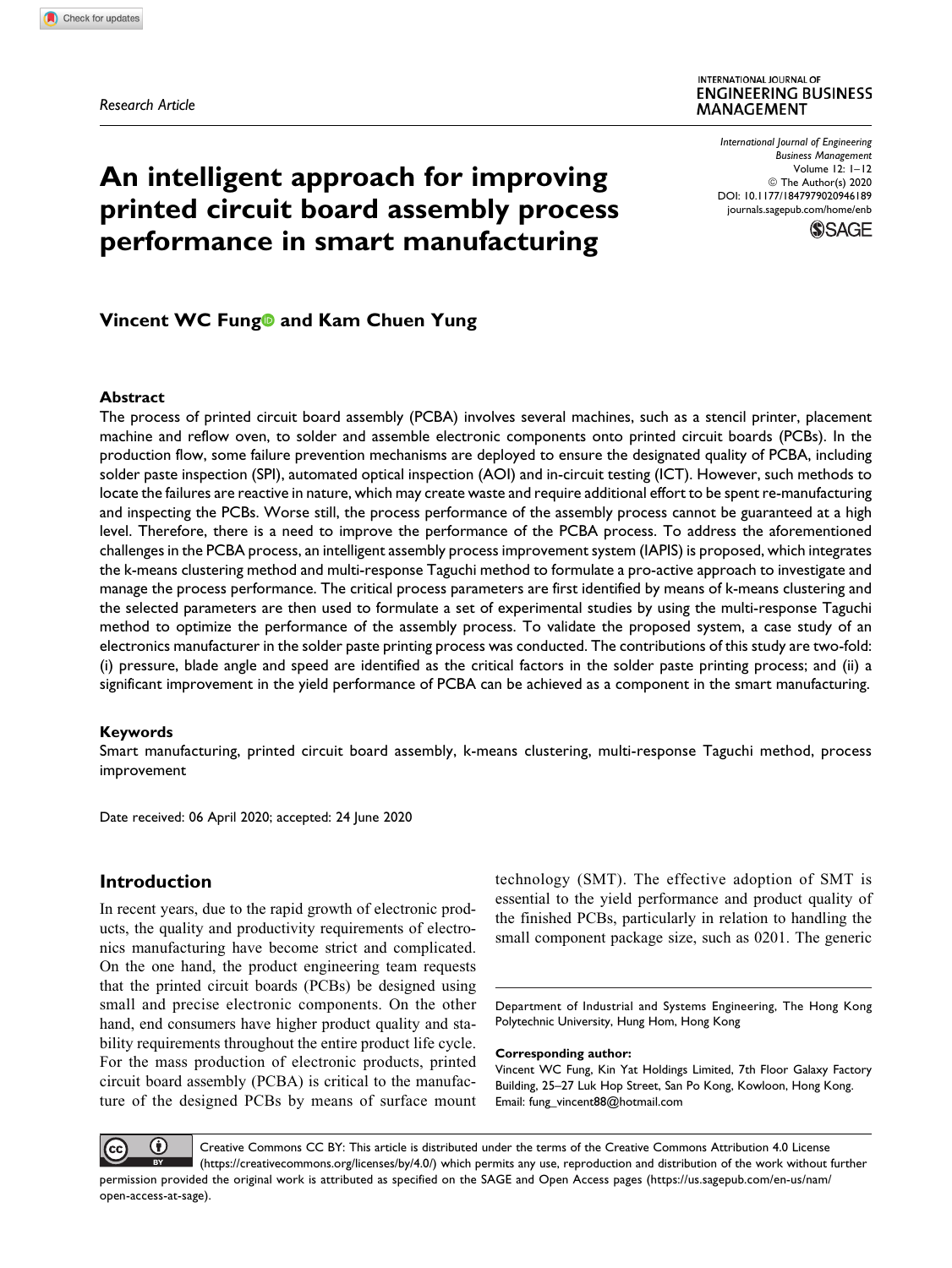

Figure 1. Existing challenges in the PCBA process.

production flow in PCBA is presented in Figure 1, in which the stencil printer, placement machine and reflow oven are essential equipment for producing the PCBs. In order to prevent failures, there are several failure-prevention processes, such as solder paste inspection (SPI), automated optical inspection (AOI) and in-circuit testing (ICT), in the production lines. However, the existing failure prevention processes are reactive to the defects, which may create certain production wastes and additional effort due to the need for re-manufacturing. Therefore, recent research studies are attempting to transform such processes to make them pro-active and automatic to align with the objectives in smart manufacturing.<sup>1,2</sup> During the typical PCBA process, there are two major challenges which offer room for improvement. First, the parameter settings of the PCBA machines are now set by the domain experts, such that the entire process is highly reliant on their expert knowledge and knowledge on the identification of critical factors cannot be transferred to others effectively. This complicates the PCBA process and makes improving the process performance difficult. Second, the existing inspection process is used to investigate the yield loss in the entire PCBA process without considering the effect on machines' parameter settings. Thus, optimization of the process performance is difficult to achieve and the yield performance solely relies on the domain experts.

To address the aforementioned challenges in the existing PCBA process, smart manufacturing which is a technologydriven method to automate manufacturing operations and to improve manufacturing performance by means of data analytics is considered. $3$  There are six pillars of smart manufacturing, namely data, predictive engineering, sustainability, resource sharing and network, manufacturing technology and processes, and materials. Data-driven approaches in improving the manufacturing process are regarded as the evolution in the manufacturing industry, while past and new expert knowledge in the manufacturing can be preserved and extracted. In this paper, an intelligent assembly process improvement system (IAPIS) is presented, which integrates big data analytics and design of experiment (DoE) methods. By investigating the historical PCBA records, k-means clustering, one of the big data analytics methods, is applied to classify the serious defect types, called no-good (NG) types, such that the critical factors in the machines' parameter settings can be identified. Subsequently, a set of experiments can be formulated by using the multi-response Taguchi method to identify the best parameter settings of the machines to optimize multiple objectives pertaining to the process performance, namely number of "NG" and "Confirm." As such, the entire PCBA process can become intelligent without human intervention, and a pro-active production process management strategy can be formulated. Eventually, PCBA can become more automatic and intelligent in this era of smart manufacturing.

The remainder of this paper is organized as follows. Section 2 reviews the past literature concerning PCBA, smart manufacturing, big data analytics and DoE. Section 3 presents the architecture and details of the proposed IAPIS. Section 4 presents a case study to verify the effectiveness and feasibility of the proposed system in the solder paste printing process. Section 5 discusses the results and presents a comparative analysis on process performance with the aid of the IAPIS. Finally, Section 6 provides the conclusions.

## Literature review

In this section, the recent literature in the area of PCBA, smart manufacturing, big data analytics and DoE is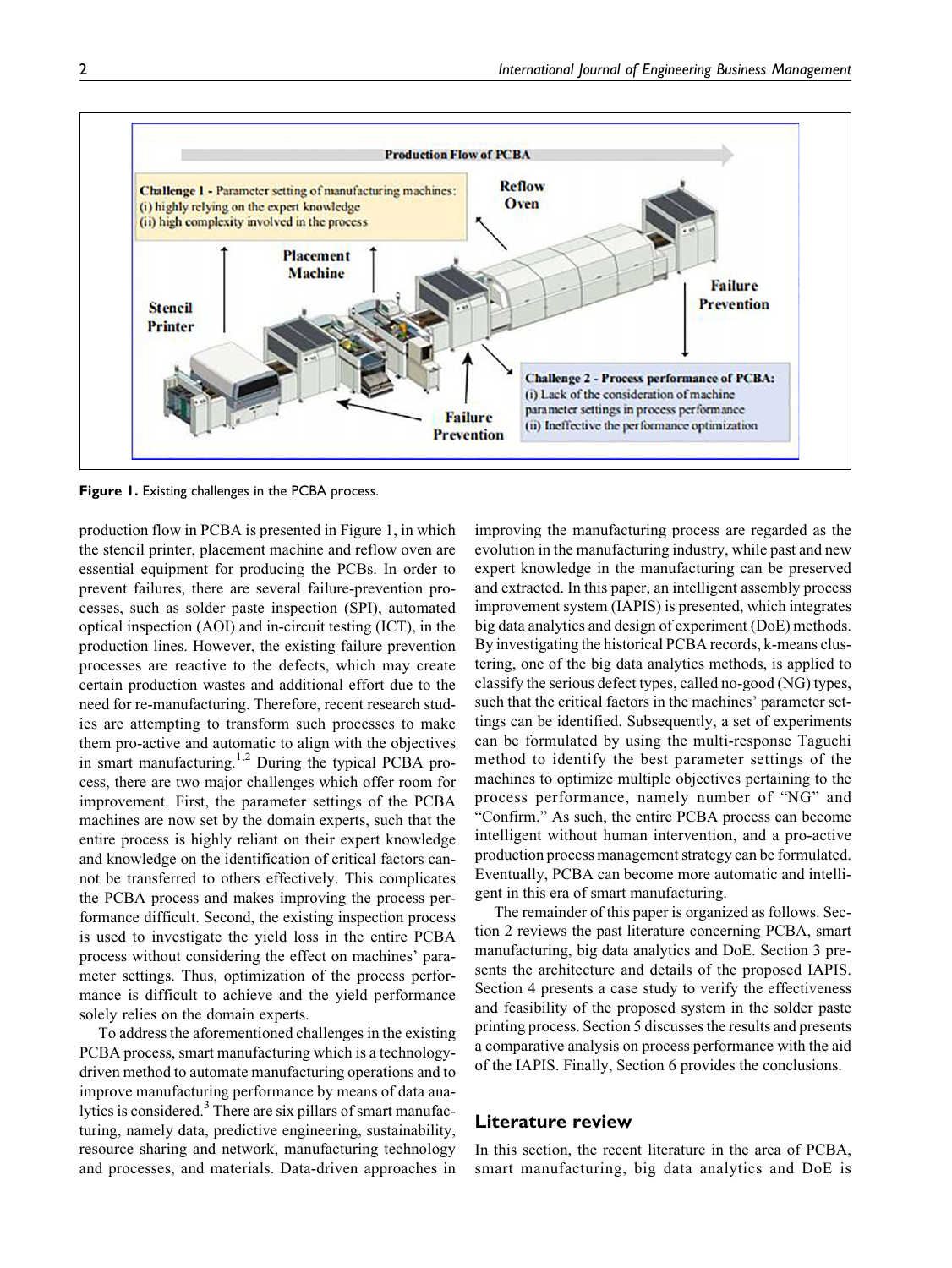reviewed to identify the research gap, allowing corresponding measures to address this gap to be determined.

# Overview of printed circuit board assembly

Printed circuit board assembly (PCBA) is an essential process during the manufacture of electronic products, in which various electronic components and bare PCBs are connected.<sup>4</sup> To improve the productivity of PCBA, the automated PCBA process was introduced in order to establish effective PCBA planning. In view of the overall PCBA, there are two major functions, namely: (i) surface mount; and (ii) component insertion. The bare PCBs are first coated with solder paste and the surface mount components are placed onto the PCBs. By using a hot oven, the solder paste is melted to connect boards and components. In the entire process, SMT and through-hole technology (THT) are considered to be the core methods to attach the components onto the PCB pads.<sup>5,6</sup> Starting from the 1970s, SMT has attracted considerable interest and is regarded as a radical transformation from THT in the electronic industry. In recent years, PCBA has been categorized into three major types, namely: (i) Type I—boarding surface mount components only; (ii) Type II—boarding both surface mount components and through-hole components on one side and passive components on the other side; and (iii) Type III—boarding through-hole components on one side and passive components on the other side. Particular to the SMT-type PCBA, the solder joint configuration of the IC packages is classified as gullwing, butt-lead, j-lead, leadless metallization and ball-lead.<sup>7</sup> To attach the IC components onto PCB pads effectively, either wave soldering, reflow soldering or conductive adhesive curing is applied in the PCBA. According to previous work, $<sup>5</sup>$  the challenges</sup> of optimizing PCBA performance and predicting the required parameter settings to improve productivity and minimize the manufacturing costs are still under investigation. Some of the recent studies attempted to embed the intelligence in the PCBA process so as to enhance the efficiency and productivity, which aligns to the paradigm of smart manufacturing. $8-10$  Particularly, the defect inspection in the PCBA has been strengthened.

# Overview of smart manufacturing

To overcome existing challenges in the manufacturing industry, smart manufacturing is regarded as the fourth revolution in the industry, improving competitiveness and productivity through the design and development of cutting-edge ICT technologies.<sup>11,12</sup> In this new paradigm of smart manufacturing, the adoption of emerging technologies enhances the engineering decision-making functionalities available in the manufacturing industry. Along with smart manufacturing, the industry 4.0 concept was proposed to structure the development of smart manufacturing by considering the emerging technologies and techniques,

such as the cyber physical system (CPS) and Internet of Things  $(IoT)$ .<sup>13</sup> The areas of improvement in industry 4.0 cover: (i) standardization and reference architecture; (ii) managing complex systems; (iii) comprehensive broadband infrastructure; (iv) safety and security; (v) work organization and design; (vi) training; (vii) regulation; and (viii) resource management. According to the work, $3$  a general concept of the smart manufacturing was presented, in which the cyber layer and the manufacturing equipment layer are connected by the interface. In return, the manufacturing equipment can be equipped with the intelligence to support the decision-making activities in the production processes. In addition, one of the conjectures showed that the manufacturing digitalization would be achieved in the future, and the dependence on the data management and analytics was rapidly increased. Making use of the collected data in the manufacturing process to effectively control and improve the process can be one of the essences in the smart manufacturing. To achieve the above goals, the application and integration of the IoT, CPS, artificial intelligence and big data analytics should be considered in order to formulate a holistic architecture for the implementation of the intelligent system.

# Big data analytics for PCBA management

Big data analytics is a promising technique to drive business insights and strategies, as the complexity of the datasets has been rapidly expanded.<sup>14,15</sup> In general, there are seven dimensions, called 7Vs, used to define the big data, namely volume, velocity, veracity, variety, value, variability and visualization, such that the data analytics process regarding the above dimensions has become complex, requiring the methods and models used to be structured.<sup>16</sup> The applications of big data analytics have been widely applied in numerous industries, such as supply chain management, healthcare and digital marketing. The technical knowledge, business knowledge, relational knowledge and business analytics can cater for various needs in industrial applications, for example, forecasting, clustering, optimization, performance measurement and predictive modeling.<sup>17,18</sup> In this study exploring the critical factors and parameters in the PCBA process, k-means clustering is deemed to be a promising approach to evaluate different independent features of the large historical dataset.<sup>19</sup> The members in the datasets can be categorized into various clusters so as to formulate effective strategies and models in the industrial scenarios.

# Design of experiments for PCBA management

Based on the adoption of big data analytics, the critical parameters in the PCBA process can be selected and further used to formulate the experimental model to optimize the process performance. In view of the experimental studies, the Taguchi method, a promising approach to formulate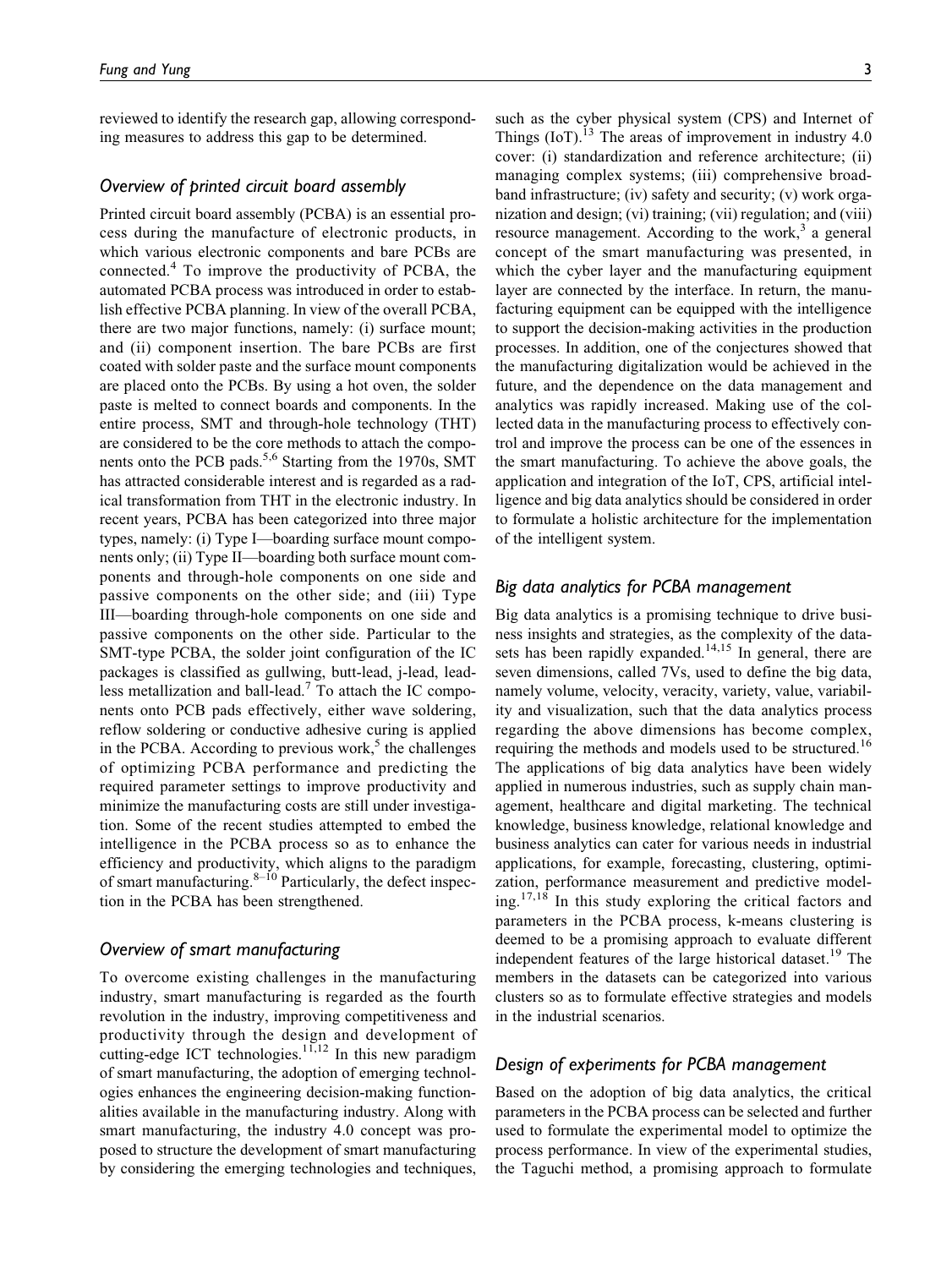

Figure 2. System architecture of the IAPIS.

minimal experiments for measuring the system and parameter design, has been widely applied in industry.<sup>20,21</sup> In addition, by considering the signal-to-noise ratio (S/N ratio) as the measure of performance, it is considered to be a robust experimental design. To measure performance characteristics, a quadratic loss function is used to approximate the quality loss in industrial scenarios. However, some existing research studies have indicated that only a single response, i.e. one objective, was considered, which cannot truly reflect the industrial situations. Therefore, the multi-responses Taguchi method was introduced to enable the consideration of multiple responses, i.e. more than one objective, to enable investigation of the best and most dominant parameter settings.<sup>22,23</sup>

Considering the above studies, the rapid development of approaches to improve the productivity and process performance has continued in recent years. In the era of smart manufacturing, the above concerns can be effectively addressed by means of emerging technologies and techniques. The selection of k-means clustering to investigate the critical parameters in the PCBA process is appropriate

and the selected parameters can be used to formulate effective experimental studies. Consequently, the structured system architecture can be established, as described in the next sections.

# Design of an intelligent assembly process improvement system

This section describes the design of the IAPIS and the system architecture is shown in Figure 2. In the proposed system, there are three modules to achieve the objectives of identifying the key factors in PCBA and optimizing the machines' parameter settings. The three modules are: (i) a data collection module (DCM); (ii) a failure analysis module (FAM); and (iii) a machine setting optimization module (MSOM). In the proposed system, DCM functions to collect the essential data from the PCBA process and expert perception to facilitate the data analytics process. In order to improve the PCBA process performance, FAM plays a role to determine the critical process parameters through the investigation of the NG types, while MSOM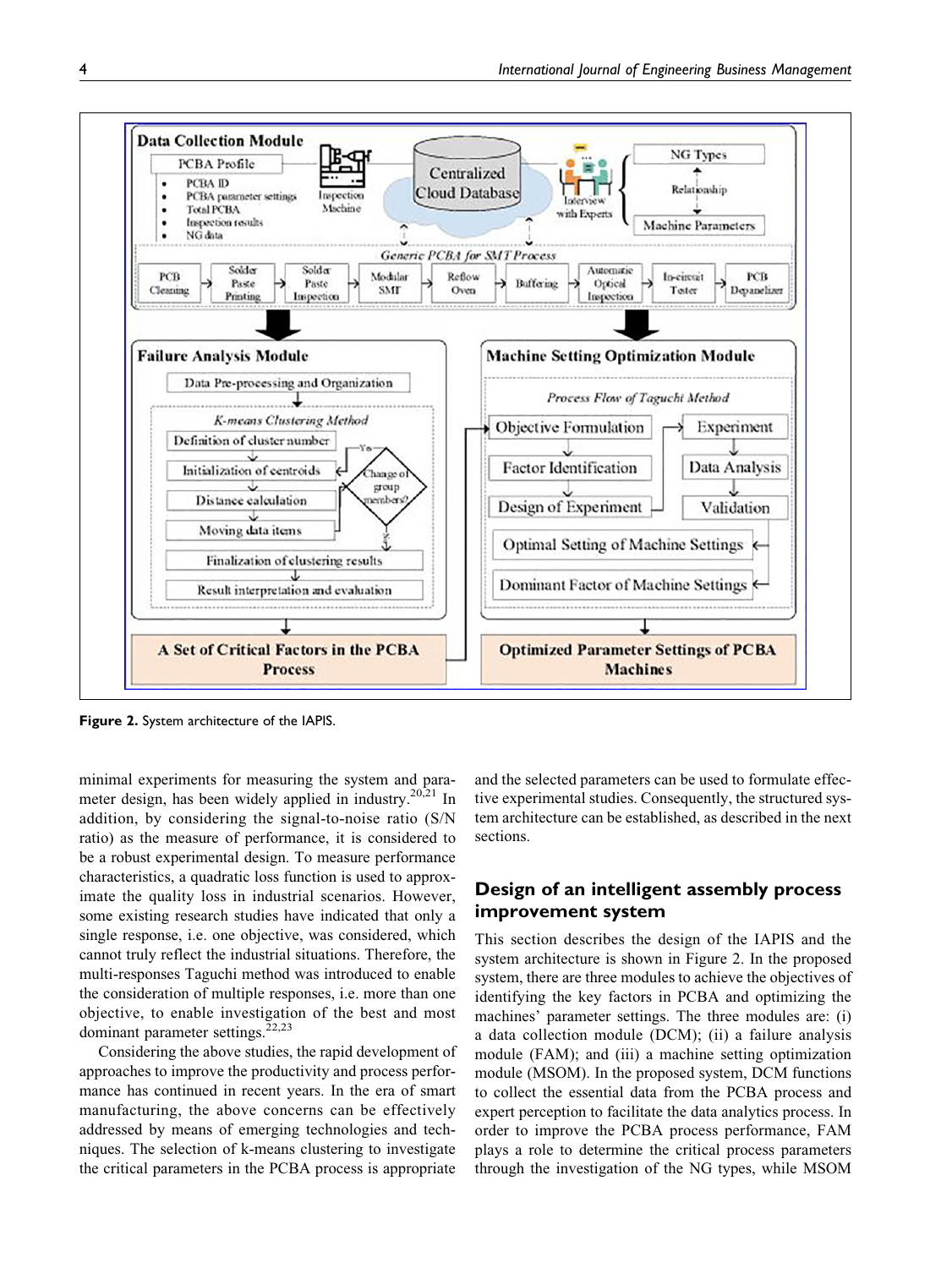

Figure 3. Graphical illustration of the PCBA inspection results.

is developed to optimize the process parameters obtained in the FAM. By setting the optimized process parameters, the process performance in term of yield loss can be enhanced, resulting in better quality of the PCBA process.

#### Data collection module (DCM)

The first module to facilitate the entire proposed system is the module for data collection from the manufacturing sites. There are numerous steps along the PCBA process, from PCB cleaning to PCB depaneling, by means of SMT technology. In the data collection stage, there are two types of data to be gathered from the inspection machines and domain experts. First, from the inspection machines, such as SPI, the dataset related to the manufacturing performance can be obtained in order to establish the PCBA profile. It contains five essential forms of data for the analysis, including ID, the machine's parameter settings, the total number of PCBAs, inspection results and NG records. As shown in Figure 3, the inspection results in the PCBA process can be divided into four major types, namely "Good," "Warn," "Confirm" and "NG." The "Good" and "Warn" results indicate that the semi/finished products are: (i) within the specification and tolerance; and (ii) within the specifications but out of tolerance, respectively, in which both are acceptable and the products pass the manufacturing process. The result "Confirm" indicates that the PCB situation cannot be determined by the inspection machines themselves and the inspection results need to be approved by the experts in the production line. The result "NG" refers to the PCBs which are out of specifications, such PCBs are then classified as having failed the manufacturing process. As such, a dataset pertaining to the performance of the manufacturing process can be obtained. The above collected data from the inspection machines, such as SPI and

AOI, are transmitted to the centralized cloud database for the subsequent data analytics, in which the inspection machines are connected to the edge devices and computers in the PCBA process. Thus, the data from various production lines can be gathered to perform the analysis and investigation.

On the other hand, regarding the number of NG types, the interview with the domain experts is required to investigate the relationship between NG types and machine parameters. In other words, the relationship matrix can be formulated such that the NG problems can be alleviated by considering the specific machine parameters. All of the above data are then stored in the centralized cloud database for effective data query and analytics. Since it is difficult and inefficient to reduce all NG types in the PCBA process, big data analytics is applied to identify the serious NG types generated by the process.

# Failure analysis module (FAM)

After gathering the aforementioned data in the DCM, this module can be developed to identify the most serious and critical NG types from the PCBA process so as to determine a set of critical factors for improving the process performance. To classify the serious and non-serious NG types, the k-means clustering method is applied. At the beginning, the historical data of the PCBA profile should be considered, in which a matrix  $N = (n_{ii})$  is formulated where  $i \in n$  denotes the number of PCBAs with the maximum number *n* and  $j \in m$  denotes the number of NG types with the maximum number  $m$ . Before using the k-means clustering, several dimensions  $D = \{d_1, d_2, \ldots, d_k\}$  to analyze the historical data are defined by organizing and modifying the data in the matrix  $N$ , where the value  $o$  is the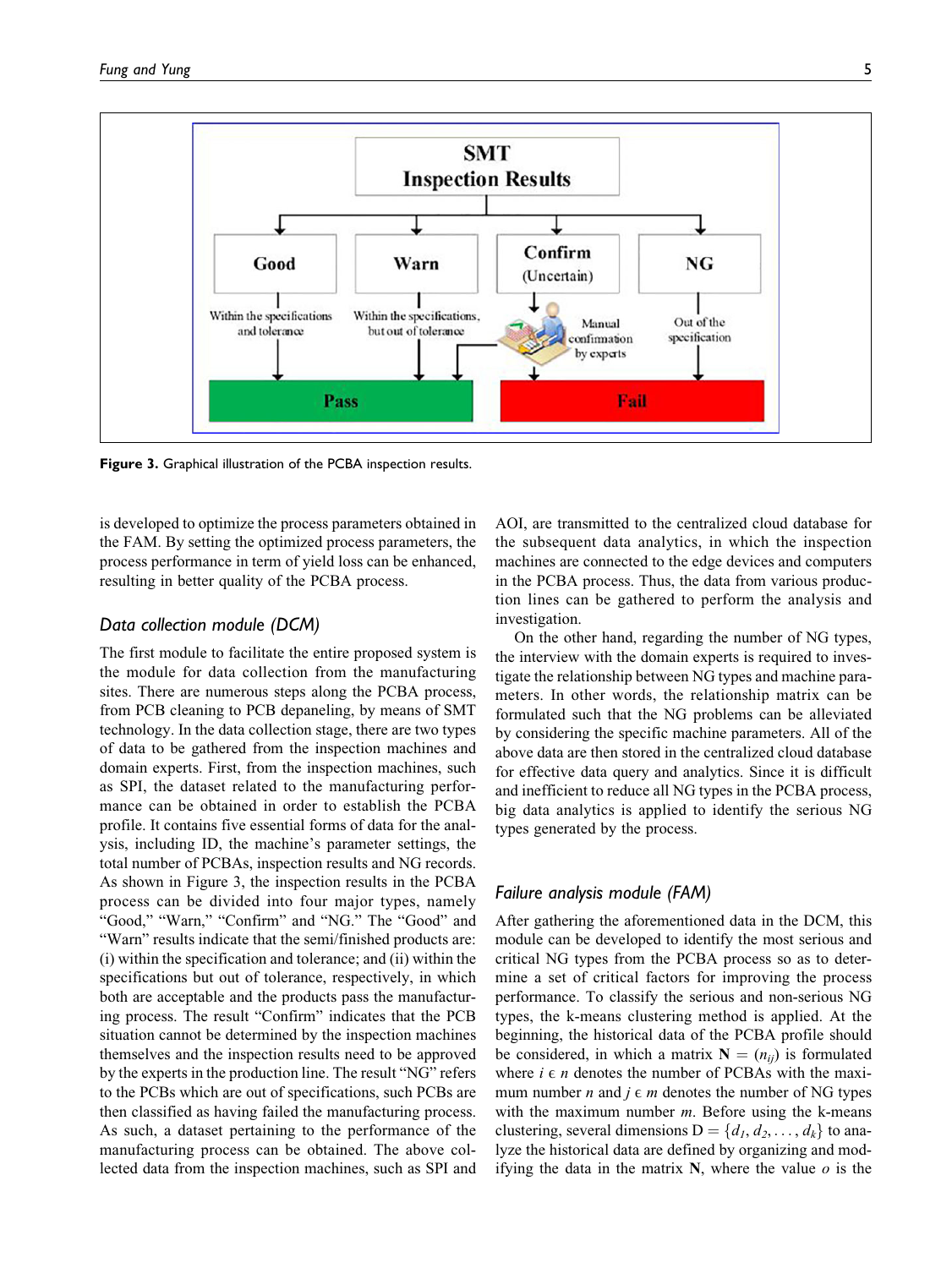maximum number of the defined dimensions. Accordingly, the NG types can be analyzed according to their features, such as frequency and average occurrence, and the NG types are given with the corresponding coordinates  $x_i =$  ${x_{j1}, x_{j2}, \ldots, x_{jk}}$ ,  $j \in m$  in the k-dimensional plane. In terms of the process of k-means clustering, a fixed number of centers  $c = \{c_1, c_2, \ldots, c_p\}$  should be identified, where p is the maximum number of centers. At first, the number  $p$  of the NG types  $x_i$  is selected randomly to perform the role of cluster focal points, such as  $x_1 = c_1$ . The Euclidean distance between the NG types and centers are then calculated, as in equation (1). Subsequently, the NG types are assigned to the clusters based on the minimum Euclidean distance and the new cluster focal points are calculated by averaging the member values of the clusters. The Euclidean distance between the NG types and new cluster focal points are then evaluated again. The above process is repeated until no movement of the cluster members is observed. The NG types can therefore be classified into p clusters and the most serious members can be identified.

$$
d_{jq} = x_j - c_q, \forall q \in p \tag{1}
$$

Afterward, the relationship matrix between NG types and machine parameters can be applied to investigate the most critical factors in the PCBA process. A set of critical factors  $F = \{f_1, f_2, \ldots, f_s\}$  can be identified to conduct the experimental study, where s is the maximum number of factors.

#### Machine setting optimization module (MSOM)

When the list of critical factors has been determined, the experimental study, using the multi-response Taguchi method to optimize multiple objectives, can be formulated.<sup>22</sup> By taking into account a fractional factorial experimental design, i.e. an orthogonal array, to reduce the number of experiments, it is considered to be robust. In the experimental design, there are three types of quality characteristics of response  $y$  to be considered when measuring the signal-to-noise ratio  $(\eta)$ : (i) larger is better; (ii) smaller is better; and (iii) nominal is best, as in equation (2). The objectives, or responses, are defined at the beginning and the critical factors and their levels are organized. After the experiments are conducted in accordance with the orthogonal array, the signal-to-noise ratio  $\bar{\eta}_{ijk}$  can be obtained using the typical Taguchi method, where  $i$  denotes the number of factors, j denotes the number of factor levels and  $k$  denotes the number of responses in the experimental design. For the repeated experimental trials, the average signal-to-noise ratio  $\bar{\eta}_{ijk}$  can be obtained. Subsequently, the weight of the signal-to-noise in each response  $w_{ijk}$  can be calculated using min–max normalization, as in equation (3). By averaging the weight of signal-to-noise among the responses, the finalized weights can be obtained to identify the best factor setting in the experimental study. Accordingly, the optimal machine parameter settings can be evaluated using the above mechanism, in which multiple objectives can be effectively considered.

$$
\eta = \begin{cases}\n-10 \cdot \log \left(\frac{1}{n} \sum \frac{1}{y^2}\right), & \text{for "larger - is - better"} \\
-10 \cdot \log \left(\frac{1}{n} \sum y^2\right), & \text{for "smaller - is - better"} \\
10 \cdot \log \left(\frac{\mu_y^2}{\sigma_y^2}\right), & \text{for "nominal - is - best"}\n\end{cases}
$$
\n
$$
\bar{\eta}_{ijk} = \min_k \left(\bar{\eta}_{ijk}\right)
$$
\n(2)

$$
w_{ijk} = \frac{\bar{\eta}_{ijk} - \min_k \left(\bar{\eta}_{ijk}\right)}{\max_k \left(\bar{\eta}_{ijk}\right) - \min_k \left(\bar{\eta}_{ijk}\right)}
$$
(3)

# Case study in solder paste printing process

In order to examine the feasibility of the proposed system, a case study of the solder paste printing process was conducted, in which manufacturing sites in China owned by Kin Yat Holdings Limited were studied. Kin Yat Holdings Limited is a well-known electronics manufacturing practitioner founded in 1980. In terms of manufacturing, it is dedicated to producing a number of electronic products and appliances, such as robotic cleaners, toys and motors. In addition, it has also made achievements in its nonmanufacturing businesses, for example, material development, so as to strengthen its manufacturing capability and enhance the group's reputation all over the world. Regarding its PCBA process, the case company owns a number of production lines involving a PCB loading machine, PCB automatic cleaning machine, solder paste printing machine, solder paste inspection machine, Fuji modular SMT machine, lead-free reflow oven, buffering machine, automatic optical inspection machine, in-circuit tester and automatic PCB depanelizer. As the case company possessed the essential PCBA components and was eager to continuously improve its product and process quality, it was selected for the implementation of the IAPIS to improve the product and process quality in the PCBA.

## Industrial problems and motivations

Although the case company is mature and well-developed in the manufacturing businesses, the stricter requirements from customers and the rapid growth of the electronics industry drive efforts to improve the process and product quality. In the case company, a number of automatic machines to process the PCBs and detect the defects have been deployed, but effective management to minimize the yield loss still presents a critical issue. To the best company knowledge, most of the defects are generated during the first stage in the PCBA process, namely solder paste (SP) printing, as shown in Figure 4.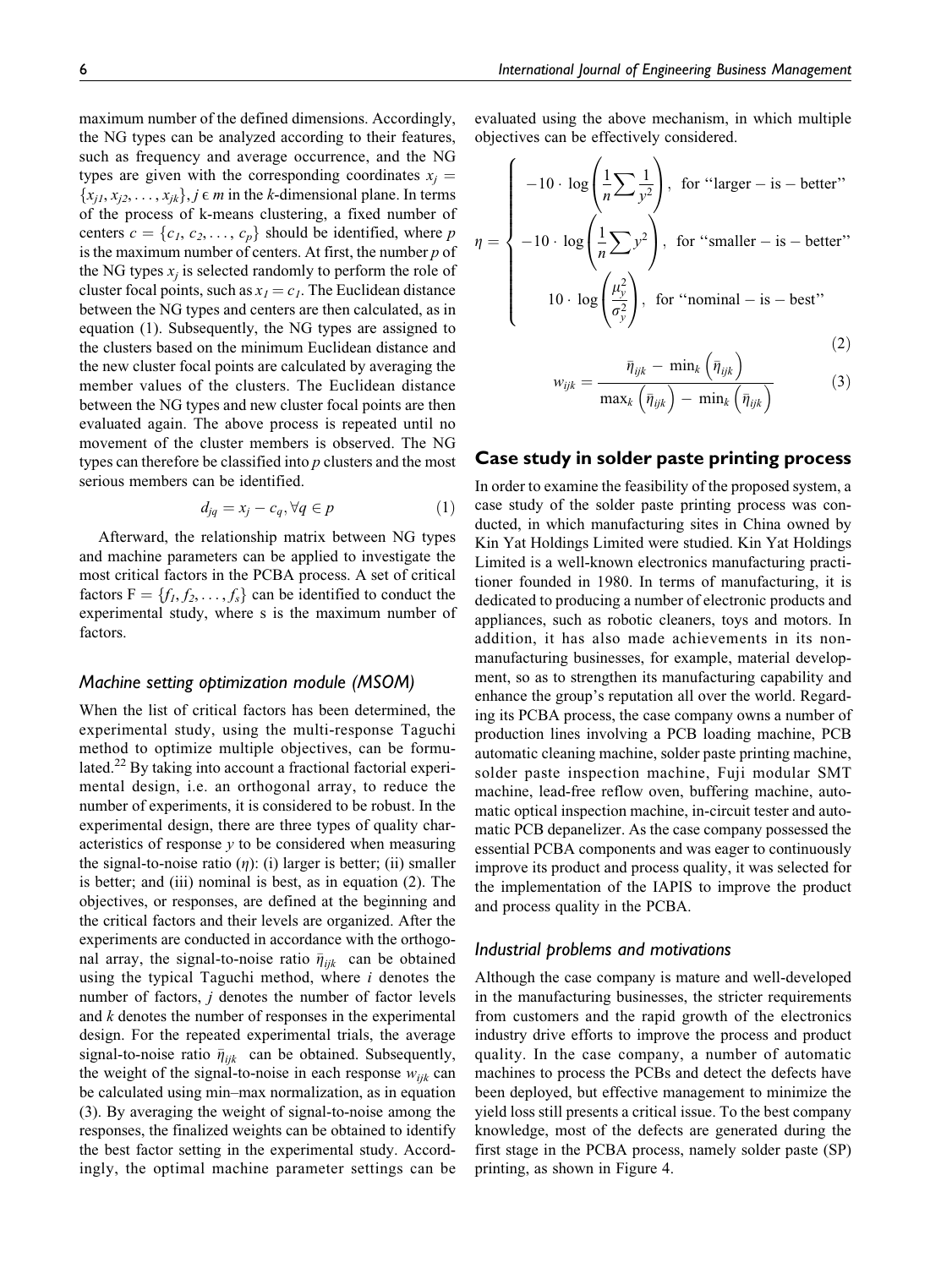

Figure 4. Real-life SP and SPI machines in the PCBA.

In the PCBA process, the case company, like other industrial practitioners, is highly reliant on the domain experts and industrial practice to set the parameter settings of the SP machine in order to achieve the required yield performance. The quality of the PCBs is then determined by the SPI machine to verify the actual number of "Good," "Warn," "Confirm" and "NG" results. In view of the above situation, the case company was motivated to investigate an effective and systematic approach to analyze and control the parameter settings in the SP process. However, there are plenty of the factors which can affect the SP process, for example, handling environmental and process control and cleaning. It is difficult and unrealistic to optimize all relevant factors in the SP and therefore the case company was eager to: (i) investigate the critical factors in the SP process; and (ii) optimize yield performance by adjusting the critical factors.

# Implementation of the IAPIS

This section presents the implementation of the proposed system described in Section III in a real-life situation so as to automate the process and optimize the process performance. The entire implementation was divided into three phases as follows:

Structured data acquisition by DCM. In the first phase, there were two major types of data to be collected, i.e. (i) the historical PCBA performance report; and (ii) the relationship between factors and NG types. The performance report summarized 84 PCBA samples with 658,179 handled PCBs

in total. In the historical records, the PS machine's parameter settings solely relied on the expert and followed the standard industrial practice. The NG results were obtained with respect to the PCBA. There were 14 types of NG considered in this study, including no solder (NS), height low (HL), height high (HH), volume low (VL), volume high (VH), area low (AL), area high (AH), offset  $x (OX-)$ , offset  $x+ (OX+)$ , offset  $y- (OY-)$ , offset  $y+$  $(OY+)$ , bridge (BR), shape (SH) and splash (SP). Second, by conducting an interview with the domain experts in the electronics manufacturing industry, the relationship matrix was then formulated, as shown in Table 1. It shows the correlation between the 14 mentioned NG types and five controllable factors, which were pressure, speed, blade angle, cleaning cycle and the separation distance between the stencil and PCB.

Pressure, speed and blade angle (PSA) model formulation by FAM. Based on the collected data, the FAM can be applied to analyze the historical data and the results can then be interpreted using the relationship matrix. To analyze the historical PCBA performance records, three dimensions were used, namely: (i) the average number of NG results; (ii) the min–max difference of NG; and (iii) the occurrence of NG. Since the defect rates from the solder paste printing process collected from the SPI are merely the frequency of NG defects, it is difficult to determine the seriousness of the NG defects systematically. Traditionally, setting a threshold to inspect the NG defects is relatively ineffective due to the subjective judgment on the threshold values. In order to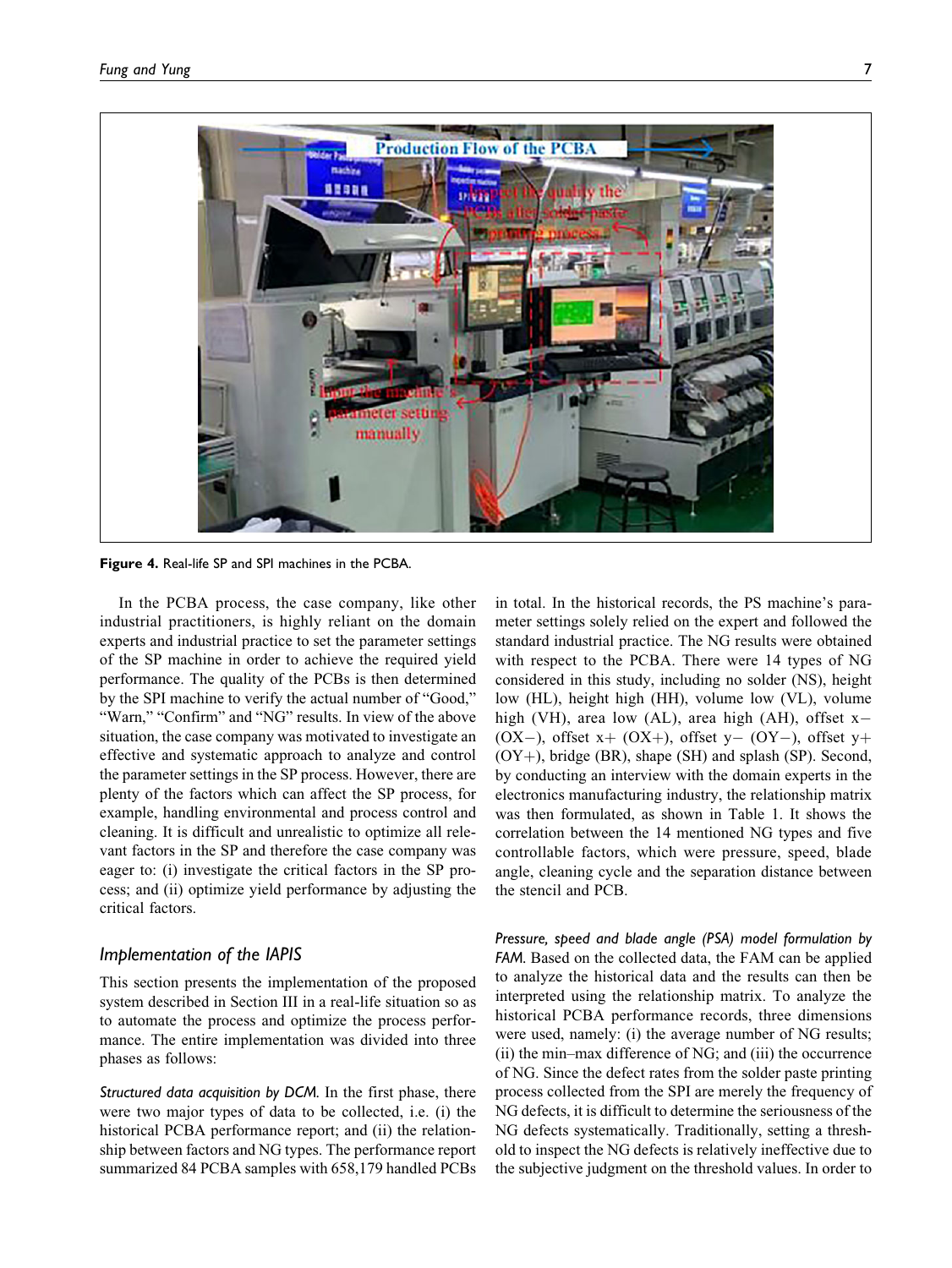|                                       |              | <b>Types of NG Defects</b> |              |              |              |              |              |              |              |              |              |              |              |              |
|---------------------------------------|--------------|----------------------------|--------------|--------------|--------------|--------------|--------------|--------------|--------------|--------------|--------------|--------------|--------------|--------------|
| <b>Controllable</b><br><b>Factors</b> | NS.          | HL.                        | HН           | VL.          | VH.          | <b>AL</b>    | AH           | OX-          | $OX+$ $OY-$  |              | $OY +$       | <b>BR</b>    | <b>SH</b>    | <b>SP</b>    |
| Pressure                              |              |                            |              |              |              |              | $\checkmark$ | $\checkmark$ | $\checkmark$ | $\checkmark$ |              |              |              | $\checkmark$ |
| Speed                                 | $\checkmark$ | $\checkmark$               | $\checkmark$ | $\checkmark$ | $\checkmark$ | $\checkmark$ | $\checkmark$ | $\checkmark$ | $\checkmark$ | $\checkmark$ | $\checkmark$ | $\checkmark$ | $\checkmark$ | $\checkmark$ |
| Blade angle                           | $\checkmark$ | $\checkmark$               | $\checkmark$ | $\checkmark$ | $\checkmark$ | $\checkmark$ | $\checkmark$ | $\checkmark$ | $\checkmark$ | $\checkmark$ | $\checkmark$ | $\checkmark$ | $\checkmark$ | $\checkmark$ |
| Cleaning cycle                        | ✓            |                            |              |              |              |              |              |              |              |              |              |              |              |              |
| Separation distance                   |              |                            |              |              |              |              |              |              |              |              |              |              |              |              |

Table 1. Relationship matrix between controllable factors and types of NG defects.

|             | Table 2. Pre-processed dataset of NG types for k-means |  |  |  |
|-------------|--------------------------------------------------------|--|--|--|
| clustering. |                                                        |  |  |  |

|                                                         | Dimension for Data Analytics |         |    |  |  |  |  |
|---------------------------------------------------------|------------------------------|---------|----|--|--|--|--|
| Types of NG Defects Average times difference Occurrence |                              | Min Max |    |  |  |  |  |
| AH                                                      | 3.952381                     | 57      | 33 |  |  |  |  |
| AL                                                      | 5.952381                     | 85      | 40 |  |  |  |  |
| <b>BR</b>                                               | 2.285714                     | 22      | 28 |  |  |  |  |
| HН                                                      | 32.53571                     | 353     | 56 |  |  |  |  |
| HL                                                      | 27.41667                     | 242     | 54 |  |  |  |  |
| <b>NS</b>                                               | 36                           | 275     | 64 |  |  |  |  |
| OX-                                                     | 2.416667                     | -47     | 17 |  |  |  |  |
| $OX+$                                                   | 6.52381                      | 101     | 20 |  |  |  |  |
| OY-                                                     | 2.357143                     | 60      | 23 |  |  |  |  |
| $OY +$                                                  | LI54762                      | 26      | 12 |  |  |  |  |
| SН                                                      | 0.166667                     | 7       | 5  |  |  |  |  |
| SP                                                      | 0                            | 0       | 0  |  |  |  |  |
| VH                                                      | 15.67857                     | 268     | 38 |  |  |  |  |
| VL                                                      | 12.29762                     | 263     | 40 |  |  |  |  |

determine the serious NG types in the solder paste printing process, three above features are considered from the NG defects. The first feature shows the average frequency of the particular NG defects to be observed in the solder paste printing process; the second feature refers to the range in term of min–max difference of NG defects so as to understand the variation of the severity; the third feature presents the summarized data collected from the SPI in term of the NG defect types. Provided that the above three features are obtained, the k-means clustering can be applied to categorize the types of NG defects. The historical data were then converted to the dataset to be evaluated by k-means clustering, as shown in Table 2. Subsequently, by using the FAM, it was found that the types NS, HL, HH, VL, VH were classified in cluster 1 (serious factors) and the types AL, AH, OX-, OX+, OY-, OY+, BR, SH, SP were classified in cluster 2 (non-serious factors). The results from the FAM show that the NS, HL, HH, VL, VH types of NG were serious and frequently occurred in the existing SP process. Based on Table 1, the pressure (P), speed (S) and blade angle (A) were commonly implicated in the serious NG types, which were regarded as the critical factors in the SP process. Consequently, a pressure, speed and blade angle (PSA) model for experimental studies was

| <b>Table 3.</b> Factors and their levels in MSOM. |
|---------------------------------------------------|
|---------------------------------------------------|

|         | <b>Pressure</b> | <b>Speed</b> | Angle |
|---------|-----------------|--------------|-------|
| Level I | o               | 50           | 50    |
| Level 2 |                 | 55           | 60    |
| Level 3 | 8               | 60           | 70    |

formulated to identify the best parameter settings in the SP process in order to optimize the process performance.

Optimal SP machine's setting by MSOM. After the PSA model was formulated, the factors and their corresponding levels could be determined for the SP process, as shown in Table 3. The orthogonal array was therefore established to show the design of the experiment, in which the percentage values of "NG" and "Confirm" were measured. Table 4 presents the orthogonal array and the experimental data from three trials. Minimizing the number of "NG" and "Confirm" results can reduce the defects and manual inspection time, respectively and thus the process performance can be further improved.

According to the procedures presented in Section 3, the calculated signal-to-noise ratios were then averaged to obtain the summarized signal-to-noise ratio in terms of "NG" and "Confirm" responses. As shown in Table 5, the results with respect to "NG" and "Confirm" were obtained using the Taguchi method in the format of the signal-tonoise ratio. Subsequently, the signal-to-noise ratios were normalized between 0 and 1 as the weighting in each combination. By averaging the normalized weights, the optimal result was obtained, in which the pressure (P) was 7 kgf (level 2 in pressure), the speed (S) was 55 mm/sec (level 2 in speed) and the blade angle  $(A)$  was  $70^{\circ}$  (level 3 in blade angle). The resultant weights were higher than other levels in the factors, which were 0.4155, 0.51 and 1 for pressure, speed and angle, respectively. Consequently, by adopting the proposed system, the process performance can be optimized by minimizing the yield loss and number of "Confirm" responses by obtaining the optimal SP parameter settings.

# Results and discussion

The feasibility of the proposed system has been investigated and it was used in the case company to effectively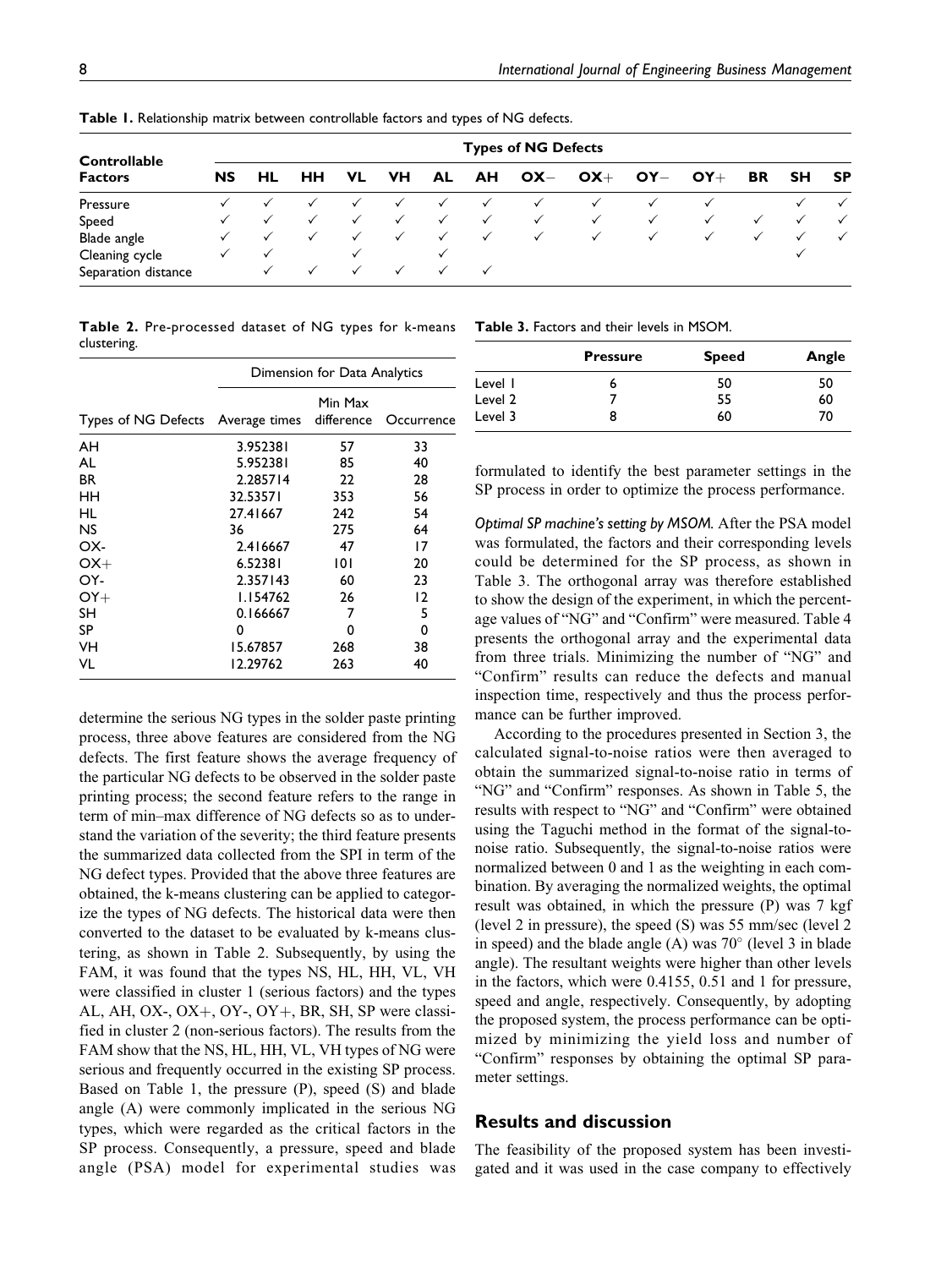|                |   | <b>PSA Model</b> |    |        | Trial I |           | Trial 2 | Trial 3   |         |
|----------------|---|------------------|----|--------|---------|-----------|---------|-----------|---------|
| Exp#           | Ρ | s                | A  | NG     | Confirm | <b>NG</b> | Confirm | <b>NG</b> | Confirm |
|                | 6 | 50               | 50 | 0.0094 | 0.0460  | 0.0032    | 0.0163  | 0.0325    | 0.2095  |
| $\overline{2}$ | 6 | 55               | 60 | 0.0157 | 0.0941  | 0.0156    | 0.1042  | 0.0108    | 0.0404  |
| 3              | 6 | 60               | 70 | 0.0098 | 0.0028  | 0.0000    | 0.0083  | 0.0013    | 0.0000  |
| 4              |   | 50               | 60 | 0.0000 | 0.0000  | 0.0234    | 0.2774  | 0.0000    | 0.0000  |
| 5              | ⇁ | 55               | 70 | 0.0009 | 0.0018  | 0.0000    | 0.0063  | 0.0000    | 0.0067  |
| 6              |   | 60               | 50 | 0.0393 | 0.0056  | 0.0537    | 0.2302  | 0.1071    | 0.0365  |
| 7              | 8 | 50               | 70 | 0.0000 | 0.0000  | 0.0019    | 0.0553  | 0.0000    | 0.0023  |
| 8              | 8 | 55               | 50 | 0.0424 | 0.0622  | 0.1231    | 0.0891  | 0.0000    | 0.0039  |
| 9              | 8 | 60               | 60 | 0.0057 | 0.0017  | 0.0021    | 0.0423  | 0.0289    | 0.1371  |

Table 4. Orthogonal array and trial runs for MSOM.

Table 5. Optimal machine's parameter setting by MSOM.

|           |         |            | PSA Model (S/N ratio) |          | <b>PSA Model (Normalized)</b> |         |         |  |
|-----------|---------|------------|-----------------------|----------|-------------------------------|---------|---------|--|
|           |         | P          | S                     | A        | P                             | S       | A       |  |
| <b>NG</b> | Level 1 | $-1.34$    | 3.56                  | $-13.54$ | 0.40                          | 0.57    | 0.00    |  |
|           | Level 2 | 1.99       | 1.75                  | $-3.44$  | 0.51                          | 0.51    | 0.33    |  |
|           | Level 3 | $-1.00$    | $-5.67$               | 16.62    | 0.42                          | 0.26    | 1.00    |  |
|           | min     | $-13.536$  | max                   | 16.62    |                               |         |         |  |
| Confirm   | Level 1 | $-11.51$   | $-18.69$              | $-20.14$ | 0.43                          | 0.08    | 0.01    |  |
|           | Level 2 | $-13.78$   | $-9.72$               | $-20.33$ | 0.32                          | 0.51    | 0.00    |  |
|           | Level 3 | $-14.81$   | $-11.69$              | 0.38     | 0.27                          | 0.42    | 1.00    |  |
|           | min     | $-20.3256$ | max                   | 0.3757   |                               |         |         |  |
| Resultant |         |            |                       | Level 1  | 0.4152                        | 0.32    | 0.00    |  |
|           |         |            |                       | Level 2  | $0.4155*$                     | $0.51*$ | 0.17    |  |
|           |         |            |                       | Level 3  | 0.3412                        | 0.34    | $1.00*$ |  |

identify the critical factors and optimal machine parameter settings in one of the PCBA process, i.e. the SP process. To discuss the results and findings obtained from this study, this section is divided into two sub-sections, namely: (i) a discussion of the IAPIS; and (ii) research contribution and managerial implications.

# Discussion on the IAPIS

The discussion of the proposed system, IAPIS, is two-fold, including: (i) comparison before and after using the IAPIS; and (ii) exploration of the dominant factor in the SP process.

Comparison before and after using the IAPIS. Although the adoption of the proposed system, IAPIS, in the PCBA process can achieve a positive process performance impact, there are some differences in operations when applying the proposed system. In the traditional SP process, there is no pre-production investigation and the domain expert is responsible for tuning the machine's parameter settings and maintaining the required process performance. According to the dataset of historical SPI performance used in the DCM, the average yield loss from 84 PCBA samples with 658,179 handled PCBs was approximately 2.265%. After the

proposed system is used, a set of experiments needs to be conducted which uses  $9n$  number of PCBs, where *n* is the number of trials in the experimental studies. The average yield loss after using the proposed system became approximately 0.126% in the SP process. As such, the waste from the traditional approach can be modeled as no of  $NG = 2.265\% \times Total PCB$ , while the waste from the proposed approach can be modeled as no  $\cdot$  of NG = 0.126%  $\times$  Total PCB  $+$  9n, as shown in Figure 5. In view of that, the management of the PCBA process should make the decision regarding whether to use the proposed approach, depending on the number of PCBs to be handled. Even though increasing the number of trials considered in the MSOM can improve the reliability of the results, the waste and resources for the experimental studies increase as well. For instance, when considering the three trials in the use of the MSOM, the break-even point to select the adoption of the proposed system is at 1198.72 PCBs to be handled. Thus, in this situation, when the manufacturing process must handle more than 1,199 PCBs, the use of the proposed system can be justified and can outperform the existing methods.

Exploration of the dominant factor in the SP process. On the other hand, from the IAPIS results, it was found that the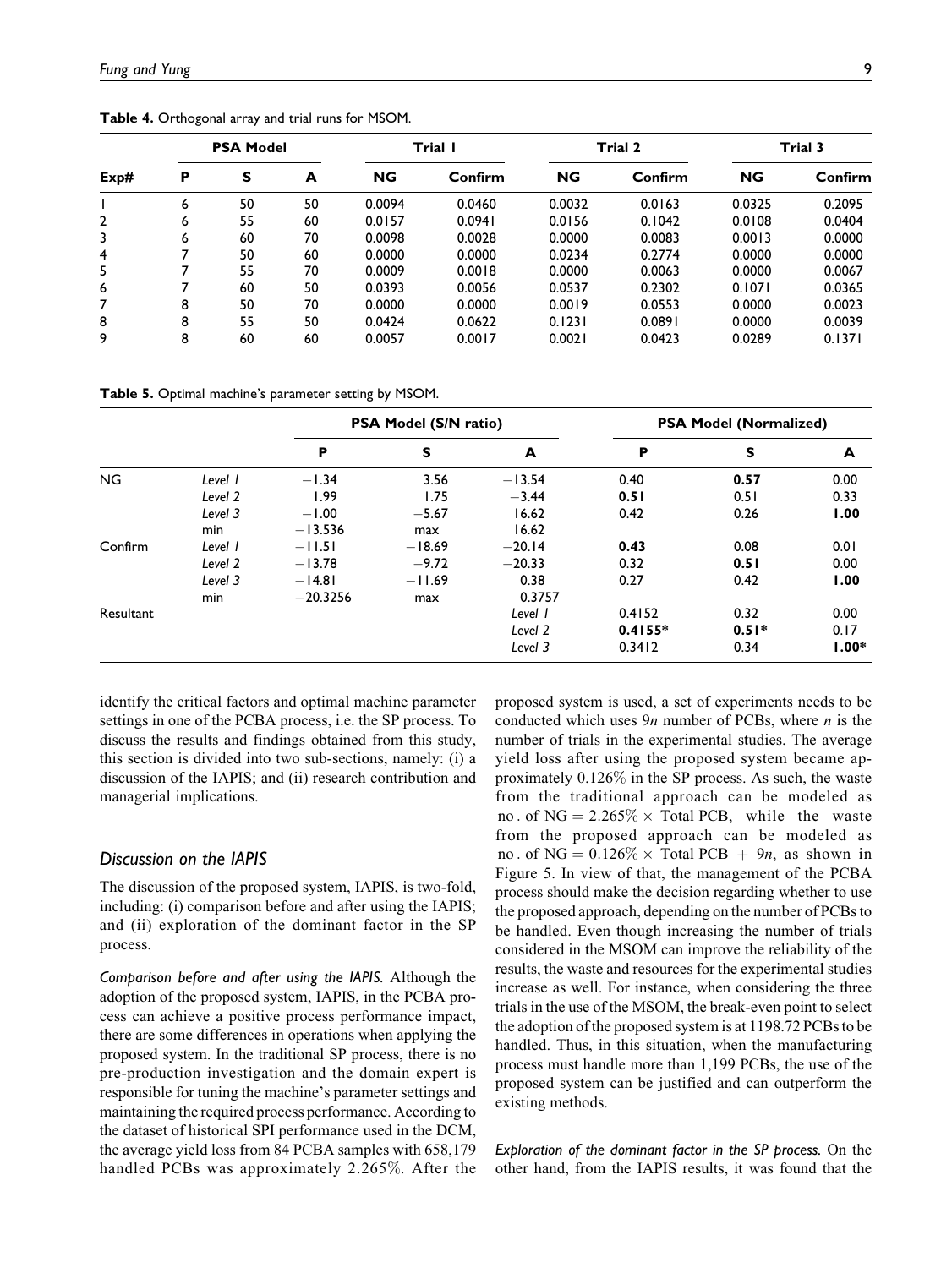

Figure 5. Break-even point evaluation before and after implementing IAPIS.

factor of blade angle (A) was dominant in the entire SP process, in which the differences in the signal-to-noise ratio in both "NG" and "Confirm" were the largest among the others with values of 25.03 and 17.60, respectively. After the signal-to-noise ratios were normalized, the factor of blade angle in level 3 obtained the value of 1 in both "NG" and "Confirm" responses consistently. The effect generated from other two levels in blade angle can almost be neglected in the SP process. Not only could it be concluded that the blade angle is the dominant factor in the SP process, but the  $70^{\circ}$  blade angle was also found to be the most efficient and effective measure in improving the process performance, rather than  $50^{\circ}$  and  $60^{\circ}$  blade angles. Although the industrial practice of using a  $60^\circ$  blade angle is widely adopted worldwide, this study explored a new research area to further improve the process performance in the PCBA process.

Convergence analysis of the MSOM. When the factors of pressure, speed and blade angle are selected to formulate the experimental studies in the case study, three trials are used to determine the optimal machine parameter settings so as to maximize the effects from the process performance in the PCBA. The convergence analysis is to evaluate whether the optimal machine parameter settings have been converged by using 3 trials of the PCBA. Thus, three scenarios are considered in the MSOM, i.e. (i) scenario 1—only using one trial data, (ii) scenario 2—using two sets of trial data, and (iii) scenario 3—using three sets of trial data as Table 5, for the analysis of multi-response Taguchi method. The below Tables 6 and 7 summarize the weight evaluation by using MSOM to select the optimal machine parameter settings for the stencil printers of the scenarios 1 and 2. The optimal machine parameter setting for the scenario 1 is the 7 kgf in pressure, 60 mm/sec in speed, and  $70^{\circ}$  in blade angle; the optimal machine parameter settings for the scenario 2 is the 7 kgf in pressure, 55 mm/sec in speed, and 70 in blade angle. It is found that the optimal machine

Table 6. Optimal machine's parameter setting by MSOM for the scenario 1.

| Scenario I |                                             | P                                                      | S                                          | A                                                 | P                       | S                       | A                     |
|------------|---------------------------------------------|--------------------------------------------------------|--------------------------------------------|---------------------------------------------------|-------------------------|-------------------------|-----------------------|
| <b>NG</b>  | Level I<br>Level 2<br>Level 3               | $-1.07$<br>4.59<br>$-3.81$                             | 0.57<br>1.52<br>$-2.26$                    | $-7.96$<br>0.50<br>10.62                          | 0.37<br>0.68<br>0.22    | 0.46<br>0.51<br>0.31    | 0.00<br>0.46<br>1.00  |
| Confirm    | min<br>Level I<br>Level 2<br>Level 3<br>min | $-7.9579$<br>$-7.22$<br>10.02<br>$-0.33$<br>$-13.2484$ | max<br>$-13.25$<br>$-6.77$<br>10.42<br>max | 10.6168<br>$-8.04$<br>$-2.12$<br>13.05<br>13.0472 | 0.23<br>0.88<br>0.49    | 0.00<br>0.25<br>0.90    | 0.20<br>0.42<br>1.00  |
|            |                                             |                                                        |                                            | Level I<br>Level 2<br>Level 3                     | 0.30<br>$0.78*$<br>0.36 | 0.23<br>0.38<br>$0.60*$ | 0.10<br>0.44<br>∗1.00 |

Table 7. Optimal machine's parameter setting by MSOM for the scenario 2.

| NG<br>$-2.36$<br>$-7.57$<br>Level I<br>3.98<br>2.97<br>Level 2<br>$-7.13$<br>Level 3<br>$-7.96$<br>$-11.747$<br>min<br>max<br>Confirm<br>$-8.92$<br>$-3.90$<br>Level I |          | P       | S       | A       |  |
|------------------------------------------------------------------------------------------------------------------------------------------------------------------------|----------|---------|---------|---------|--|
|                                                                                                                                                                        | $-11.75$ | 0.37    | 0.16    | 0.00    |  |
|                                                                                                                                                                        | $-4.49$  | 0.58    | 0.62    | 0.29    |  |
|                                                                                                                                                                        | 13.59    | 0.15    | 0.18    | 1.00    |  |
|                                                                                                                                                                        | 13.59    |         |         |         |  |
|                                                                                                                                                                        | $-14.95$ | 0.31    | 0.48    | 0.12    |  |
| $-1.07$<br>$-7.96$<br>Level 2                                                                                                                                          | $-18.46$ | 0.57    | 0.34    | 0.00    |  |
| $-4.67$<br>Level 3<br>$-5.59$                                                                                                                                          | 12.03    | 0.42    | 0.45    | 1.00    |  |
| $-18.462$<br>min<br>max                                                                                                                                                | 12.031   |         |         |         |  |
|                                                                                                                                                                        | Level I  | 0.34    | 0.32    | 0.06    |  |
|                                                                                                                                                                        | Level 2  | $0.58*$ | $0.48*$ | 0.14    |  |
|                                                                                                                                                                        | Level 3  | 0.29    | 0.32    | $1.00*$ |  |

parameter settings from the scenarios 2 and 3 are consistent such that the convergence of the solution is found in the analysis. Therefore, using three sets of trial data are sufficient to locate a converged solution of the machine parameter settings, and to average the noise from the datasets. The reliability of the results from the MSOM in the case study can be guaranteed, and effective to obtain the optimal settings for the stencil printers. In addition, the repetition of the trials in the MSOM can eliminate the random errors from the measured responses, namely numbers of NG and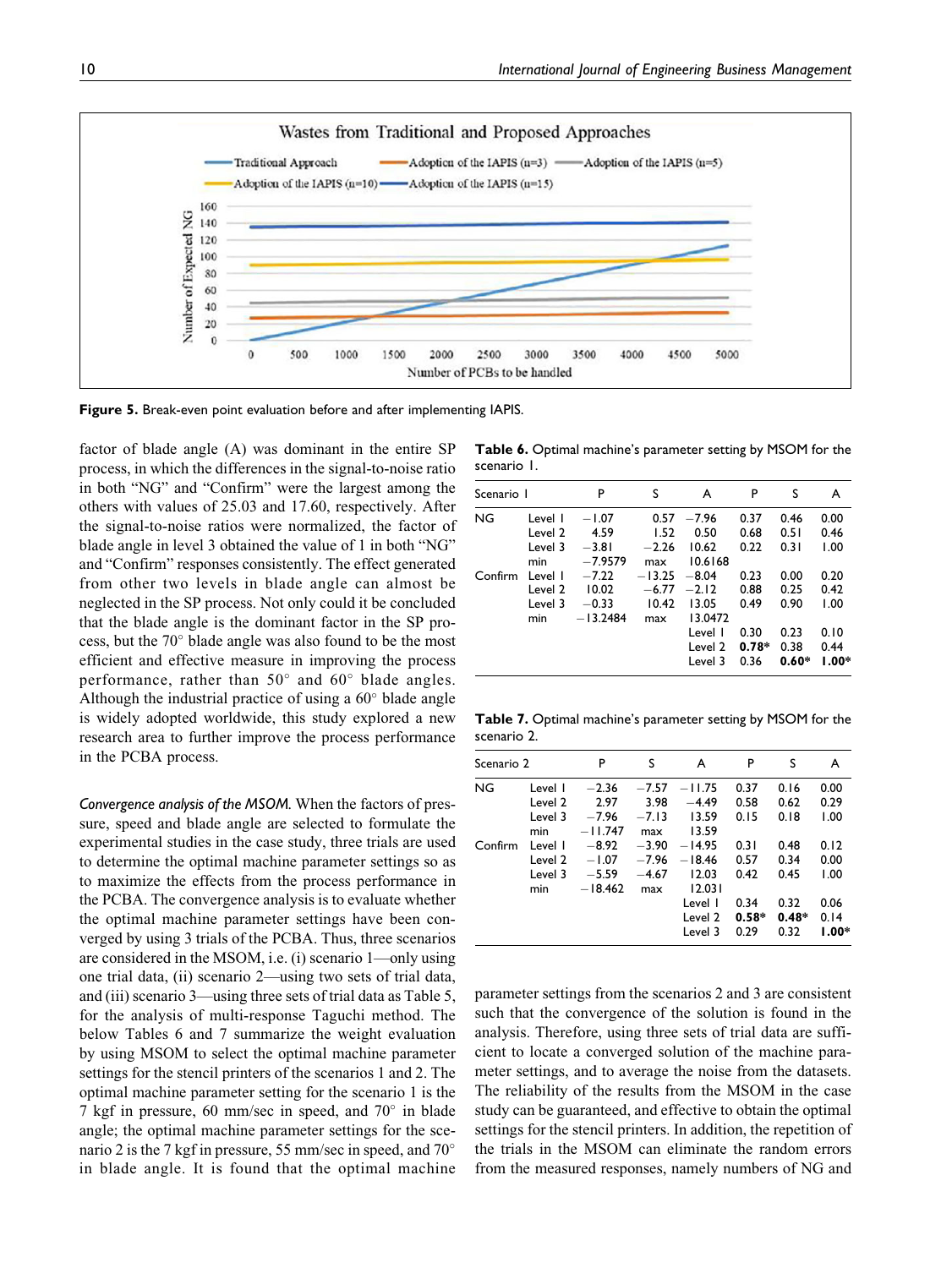Confirm. Therefore, the results of the MSOM by using 3 trials can be relatively reliable.

# Contributions and managerial implications

In view of the entire study, three contributions, which could enrich the research and development work in the field of smart manufacturing, PCBA and electronics manufacturing, can be summarized. First, this study presents a systematic method to formulate a PSA model which includes the most critical factors in the SP process. The factors of pressure, speed and blade angle should be adjusted and fine-tuned in the SP process to obtain the improved yield performance. Second, an exploration of the effect of using a  $70^{\circ}$  blade angle was undertaken and such a  $70^{\circ}$  blade angle may become the new industrial practice in the PCBA process. Third, the proposed system provides a flexible and robust approach to adjust the machines' parameter settings so as to obtain the optimal yield performance and maintain the quality of PCBs. The improvements obtained by using the proposed system in the PCBA process are illustrated by this study.

The above valuable contributions from this study may further the development of the entire industry. The existing industry practices, such as using a  $60^\circ$  blade angle, should be reviewed and further improved. Moreover, industrial practitioners can focus on evaluating the factors of pressure, speed and blade angle in the SP process, instead of all other relevant factors. Apart from using the automatic machines in the manufacturing industry, proper management of the expert knowledge in PCBA should be achieved by means of a systematic approach. The measures established in this study are also aligned with the objectives in smart manufacturing and strengthen the competitiveness of PCB manufacturers. Consequently, the revolution of PCB manufacturing businesses can be further achieved through intelligence and digitalization.

# **Conclusions**

Following an in-depth investigation on the background of the PCBA process and the relevant literature review, the research gaps were identified to determine the critical factors in the PCBA process and to further improve the yield performance. In this paper, the proposed system, namely the IAPIS, which integrates big data analytics and DoE methods as a whole to fill the aforementioned research gaps, was presented. To validate the proposed method, a case study in the SP process was performed. In this case study, the critical factors of pressure, speed and blade angle were identified and the optimal parameter settings were also determined. Along with this study, the PSA model was then established for the improvement of the SP process and the  $70^\circ$  blade angle was found to be the most dominant factor in the process. Accordingly, the proposed system is not only beneficial to PCBA operations, but is also valuable to the

entire industry to formulate strategies in smart manufacturing. Future work should focus on the exploration of more blade angles in the SP process and should replicate the proposed system in relation to the other PCBA components.

#### Acknowledgements

The authors would like to thank the Engineering Doctorate Programme, Faculty of Engineering of The Hong Kong Polytechnic University for inspiring the development of this project.

## Declaration of conflicting interests

The author(s) declared no potential conflicts of interest with respect to the research, authorship, and/or publication of this article.

#### Funding

The author(s) received no financial support for the research, authorship, and/or publication of this article.

#### ORCID iD

Vincent WC Fung **b** <https://orcid.org/0000-0003-3437-0053>

#### **References**

- 1. Kuo CFJ, Fang TY, Lee CL, et al. Automated optical inspection system for surface mount device light emitting diodes. J Intell Manuf 2019; 30(2): 641–655.
- 2. Wei CC, Hsieh P and Chen J. Automatic adjustment of thresholds via closed-loop feedback mechanism for solder paste inspection. Int J Elect Commu Eng 2019; 13(11): 726–730.
- 3. Kusiak A. Smart manufacturing. Int J of Prod Res 2018; 56(1-2): 508–517.
- 4. Hsu HP. Solving feeder assignment and component sequencing problems for printed circuit board assembly using particle swarm optimization. IEEE T Autom Sci Eng 2016; 14(2): 881–893.
- 5. Lau CS, Khor CY, Soares D, et al. Thermo-mechanical challenges of reflowed lead-free solder joints in surface mount components: a review. Solder Surf Mt Tech 2016; 28/2(2016):  $41-62$
- 6. Cibils RM. Active thermomechanical stress cancellation of solder joints in surface-mount technology integrated circuits. IEEE T Comp Pack Man 2018; 9(4): 677–683.
- 7. Willis B. Reflow soldering processes and troubleshooting SMT, BGA, CSP and Flip Chip Technologies. Solder Surf Mt Tech 2003; 20(1): 59.
- 8. Dong N, Wu CH, Ip WH, et al. Chaotic species based particle swarm optimization algorithms and its application in PCB components detection. Expert Syst Appl 2012; 39(16): 12501–12511.
- 9. Dong N, Wu CH, Ip WH, et al. An improved species based genetic algorithm and its application in multiple template matching for embroidered pattern inspection. Expert Syst Appl 2011; 38(12): 15172–15182.
- 10. Wang DZ, Wu CH, Ip WH, et al. Fast multi-template matching using a particle swarm optimization algorithm for PCB